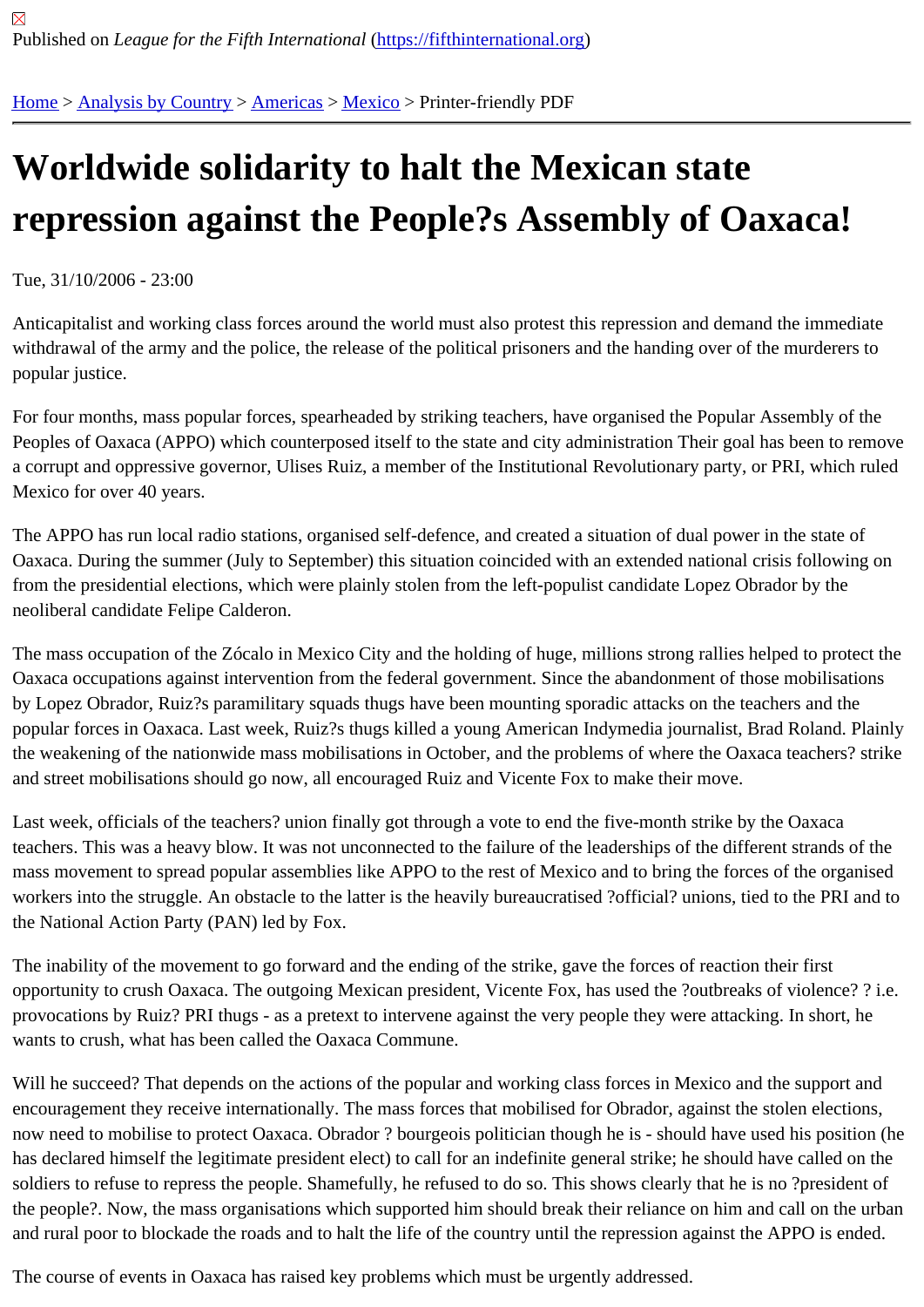The strategy of depending on a change of president to make the fundamental changes the impoverished people need, of relying on a Ukrainian style ?Orange revolution,? i.e. occupying public squares and holding huge mass meetings, to overcome the rigging of elections, is not enough. Such methods cannot overthrow a government that still has the support of the army, the capitalist class and indeed Mexico?s mighty neighbour the USA, with its world media. Compare the attitude of Bush to ?people power? in Ukraine where he wanted regime change, with his attitude in Mexico where he most certainly does not! Compare the wall to wall coverage by CNN of events in Kiev with the near total blackout of events in Mexico City.

The strategy of the Zapatistas (EZLN) embodied in the ?Other Campaign? ? other to the one of Obrador, i.e. winning power at the ballot box, has proved just as useless. This anarchist strategy restricts itself to symbolic confrontations and the supposed ?empowerment? of local communities, but avoids at all cost a mass struggle for power at the state level. The Zapatista leader, Sub-commandante Marcos, now renamed Delegate Zero, has been touring the North, holding local rallies, but this was a complete diversion when a critical point had been reached in the mass struggles in Mexico City and Oaxaca.

Now the EZLN has called for mass nationwide action, blockades etc, and even a general strike, but not until November 20! Raising these demands is a step forward, but it still runs the danger of being too little, too late. Marcos should call on urban and rural workers to strike NOW, before the ?mopping up? operation in Oaxaca is completed.

Either of these strategies - electoralism supplemented by a ?people power? mock revolution or the ?counterpower? of local rural communes - will enable the Mexican bourgeoisie to divide and conquer the forces of resistance.

The enormous scale of the mass mobilisations, the discrediting and crisis of Mexican bourgeois ?democracy?, the paralysis of the state for months, all indicated the opening of a revolutionary situation. But such situations will not last forever, nor can the masses be kept on the streets indefinitely, with no perspective as to how the issue will be resolved.

Revolutionary situations hold the potential to erupt into revolution but they rarely do so spontaneously. If the leaders of the masses adopt false strategies, if the trade union bureaucracies block the way to action, then the forces of counterrevolution will recover from their fright, overcome their confusion and strike back - and all the more viciously for the scare they have had.

If the workers and peasants of Mexico want to avoid such a fate in the coming months, they must throw off these populist strategies and take up the weapons of a consistent class struggle starting with the general strike, organised by popular assemblies, at whose core are workers? delegates from the mines, factories, rail and bus depots.

The independent, more militant unions, who have supported the mobilisations, must go all out to win the rank and file workers in the unions linked to PRI and PAN to take action too. A consistent class struggle must be fought to win over the soldiers, arm the masses and seize power in an insurrection of the working people To win support for this strategy, the number one priority of the militant vanguard in the struggles ahead must be to create a revolutionary party.

All federal troops, police and PRI paramilitary squads out of Oaxaca!

Bring the murderers of the people to popular justice!

For an all out general strike to defend the APPO and kick out Ruiz and Fox!

Popular Assemblies of workers? and peasants? delegates in every city, town and rural commune!

Down with Fox and Calderon ? not a left-caudillo regime under Lopez Obrador but a revolutionary workers? and peasants? government based on worker-popular assemblies and armed militias!

Land to the peasants, factories, mines, and means of transport, to the workers!